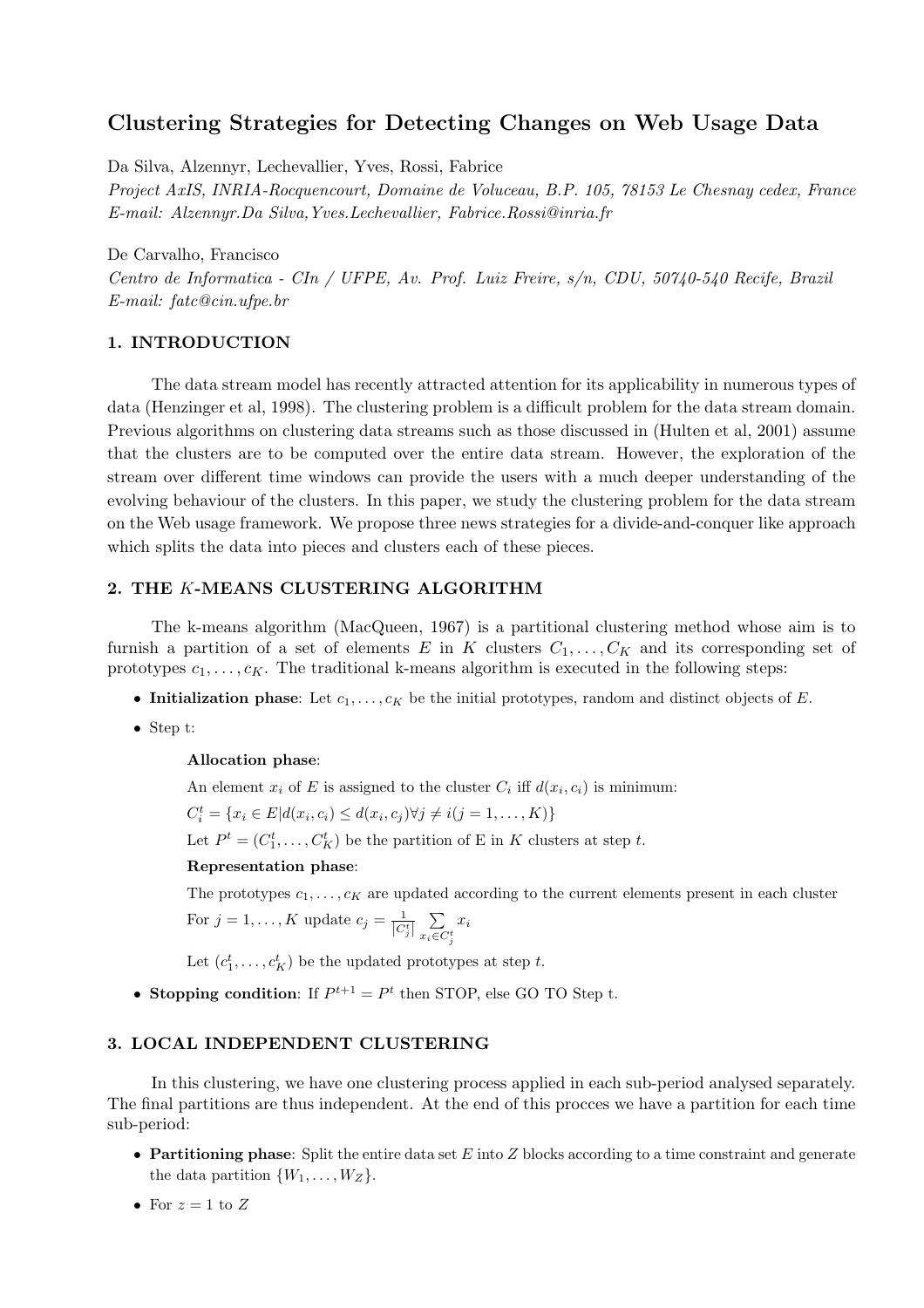| $N^o$          | Field          | Meaning                                                                  |
|----------------|----------------|--------------------------------------------------------------------------|
| 1              | IDNavigation   | Navigation code                                                          |
| $\overline{2}$ | NbRequests_OK  | Number of successful requests (status $= 200$ ) into the navigation      |
| 3              | NbRequests_BAD | Number of failed requests (status $\neq$ 200) into the navigation        |
| $\overline{4}$ | PRequests_OK   | Percentage of successful requests $($ = NbRequests $OK/$ NbRequests $)$  |
| 5              | NbRepetitions  | Number of repeated requests into the navigation                          |
| 6              | PRepetitions   | Percentage of repetitions $($ = NbRepetitions $/$ NbRequests)            |
| $\overline{7}$ | TotalDuration  | Total duration of the navigation (in seconds)                            |
| 8              | AvDuration     | Average of duration $($ = TotalDuration $/$ NbRequests)                  |
| 9              | AyDuration OK  | Average of duration among successful requests                            |
|                |                | $($ = TotalDuration_OK/NbRequests_OK)                                    |
| 10             | NbRequests_SEM | Number of requests related to pages in the site's semantic structure     |
| 11             | PRequests_SEM  | Percentage of requests related to pages in the site's semantic structure |
|                |                | =NbRequests_Sem/NbRequests)                                              |
| 12             | TotalSize      | Total size of transferred bytes in the navigation                        |
| 13             | AvTotalSize    | Average of transferred bytes $($ = TotalSize $/$ NbRequests_OK $)$       |
| 14             | MaxDuration_OK | Duration of the longest request in the navigation                        |

## Table 1. Description of the Navigation Variables

Apply the k-means clustering algorithm on the elements of  $W_z$ 

## 4. LOCAL PREVIOUS CLUSTERING

In this clustering, we use the clustering prototypes performed in the preceding time sub-period to obtain a partition on the elements belonging to the current sub-period:

- Partitioning phase: Split the entire data set  $E$  into  $Z$  blocks according to a time constraint and generate the data partition  $\{W_1, \ldots, W_Z\}.$
- Apply the *k*-means clustering algorithm on the elements of  $W_1$
- For  $z = 2$  to Z

Let  $c_1, \ldots, c_K$  be the prototypes of the resulting clustering on  $W_{z-1}$ 

Apply the Step t of the k-means clustering algorithm on the elements of  $W_z$ 

It is important to notice that for the first sub-period, the k-means is executed until the convergence. For the other sub-periods, a partition is generated by the simple affectation of the elements to the updated prototypes  $c_1, \ldots, c_K$  coming from previous partitions.

## 5. LOCAL DEPENDENT CLUSTERING

Here, a complete clustering is started with the prototypes of the clusters from the previous time sub-period:

- Partitioning phase: Split the entire data set  $E$  into  $Z$  blocks according to a time constraint and generate the data partition  $\{W_1, \ldots, W_Z\}.$
- Apply the  $k$ -means clustering algorithm on the elements of  $W_1$
- For  $z = 2$  to Z

Let  $c_1, \ldots, c_K$  be the prototypes of the resulting clustering on  $W_{z-1}$ 

Apply the k-means clustering algorithm on the elements of  $W_z$ 

It is important to notice that the k-means is executed until de convergence in all the sub-periods. However, the clustering process is started with the updated prototypes  $c_1, \ldots, c_K$  coming from previous partitions.

## 6. RESULTS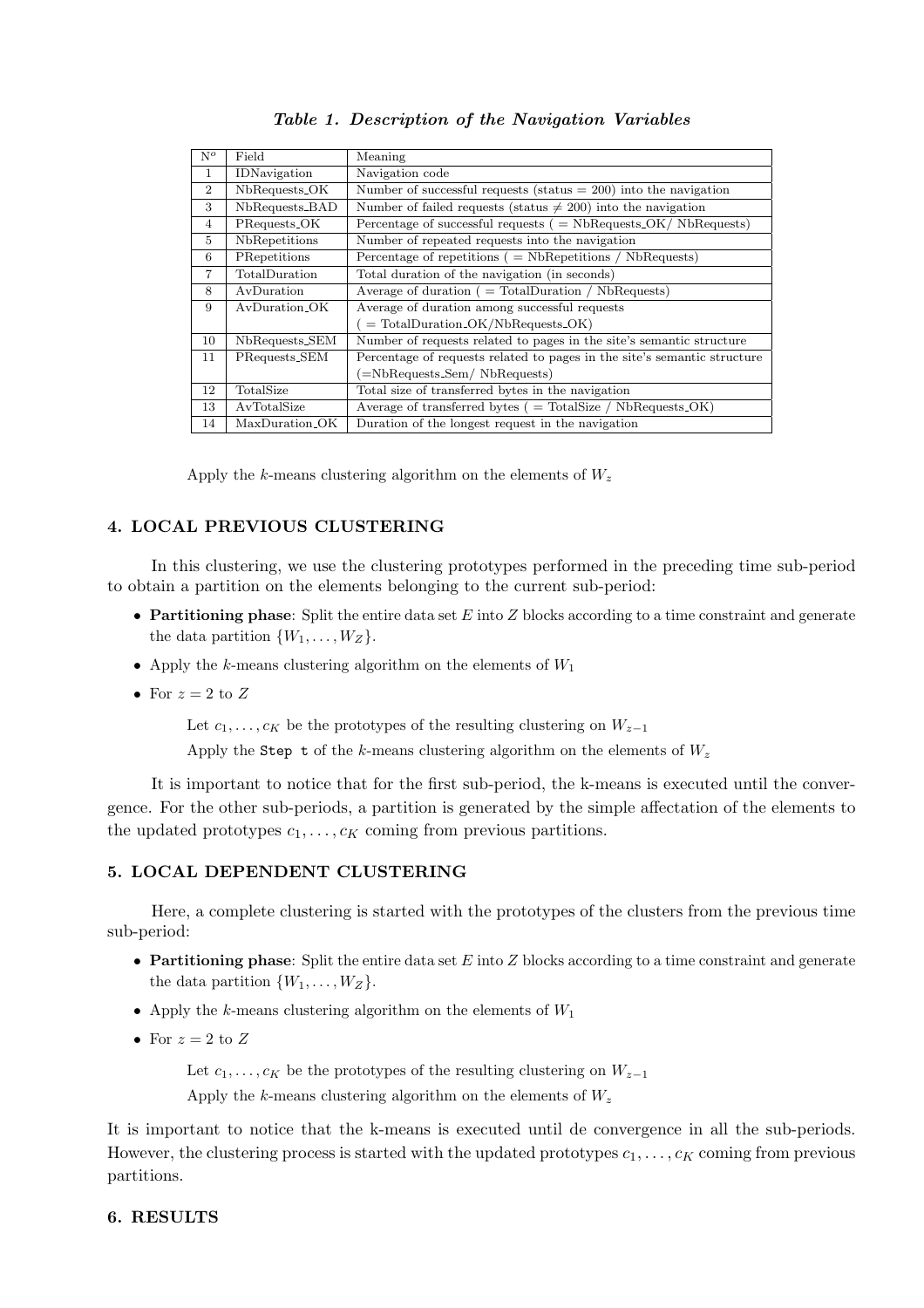

Figure 1. Corrected Rand index values computed partition-by-partition.

We analyse a Web usage data set of reference from  $1^{st}$  July 2002 to  $31^{st}$  May 2003<sup>1</sup>. A navigation constitutes the trajectory of a user in the site and is defined as a succession of requests coming from the same user, and there are no more than 30 minutes apart (Tanasa and Trousse, 2004).

For all the experiments, our clustering strategies are applied on navigation table (cf Table 1) split by months. We defined an a priori number of clusters equal to 10. The number of executions is equal to 100, except when the algorithm is initialized with the results obtained from a previous execution.

To analyse the results, we apply for a cluster-by-cluster analysis the F-measure [van Rijsbergen, 1979]. For a global analysis, the corrected Rand index [Hubert and Arabie, 1985] to compare two partitions. In both criteria, the value 1 indicates a perfect agreement and values near 0 correspond to cluster agreements found by chance.

The values of the corrected Rand index reveal that the results from the local independent clustering are very different from those of the global and local dependent clustering (cf. Figure 1). These differences are confirmed by the F-measure. As we obtain 10 values (one per cluster) from the F-measure for each month, we trace the corresponding boxplot to summarize these values (cf. Figure 2). From the confrontation between the local independent clustering and the global clustering, we can see that there are almost always low values, i.e., certain clusters resulting from the local independent clustering are not found by the global clustering. We can also notice that the local previous clustering does not give very different results from those obtained by the local dependent clustering.

By using a cluster-by-cluster confrontation via the F-measure between the global clustering and the local dependent and independent clustering, we refine the analysis. What appears quite clearly is that the clusters are very stable over time if we apply the local dependent clustering method. In fact, no value is lower than 0.877, which represents a very good score. On the other hand, in the case of local independent clustering, we detect clusters that are very different from those obtained by the global clustering (some values are lower than 0.5).

# 7. CONCLUSIONS

<sup>&</sup>lt;sup>1</sup>This web site is available at the following address:  $http://www.cin.upe.br/$